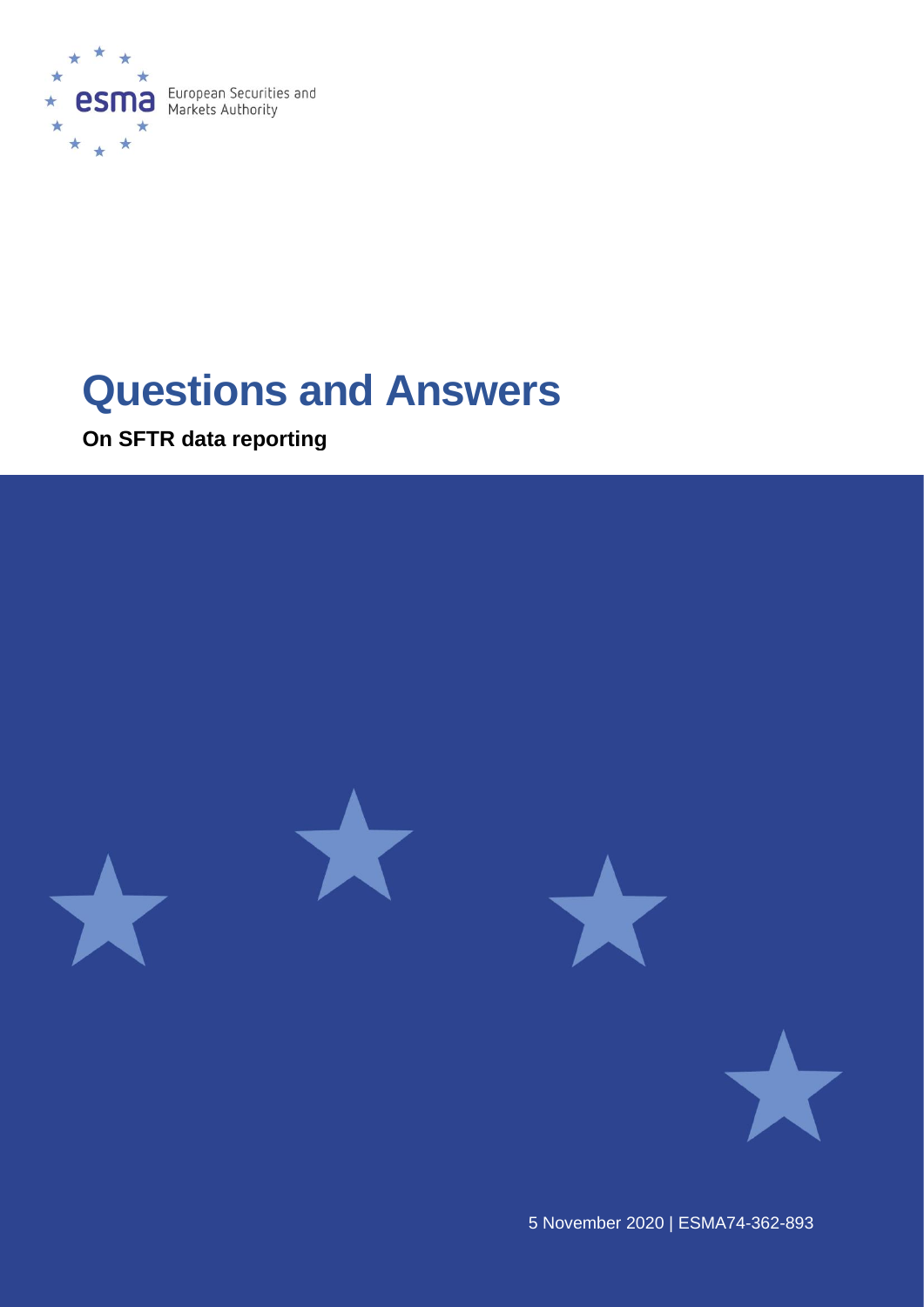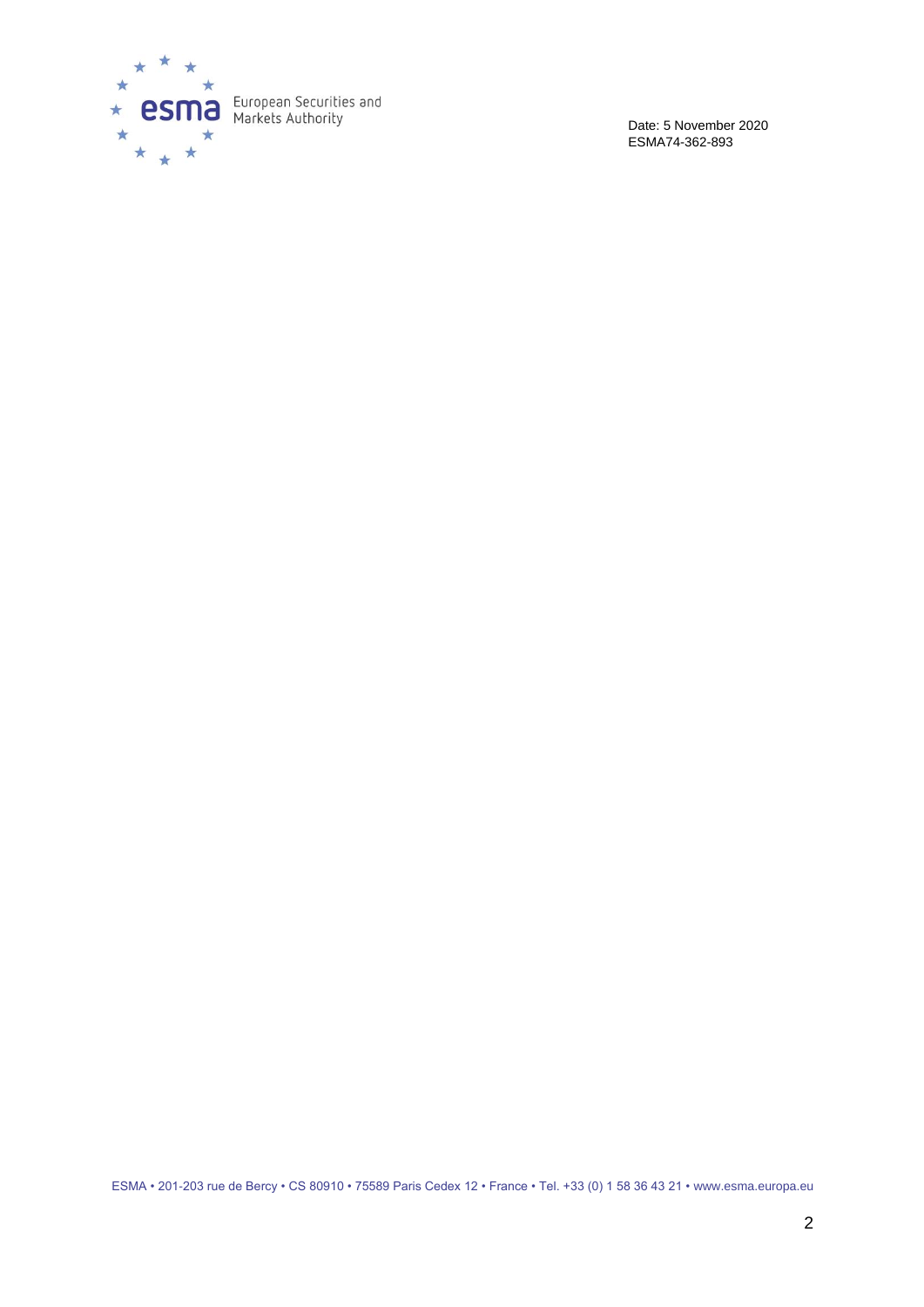

# **Table of Contents**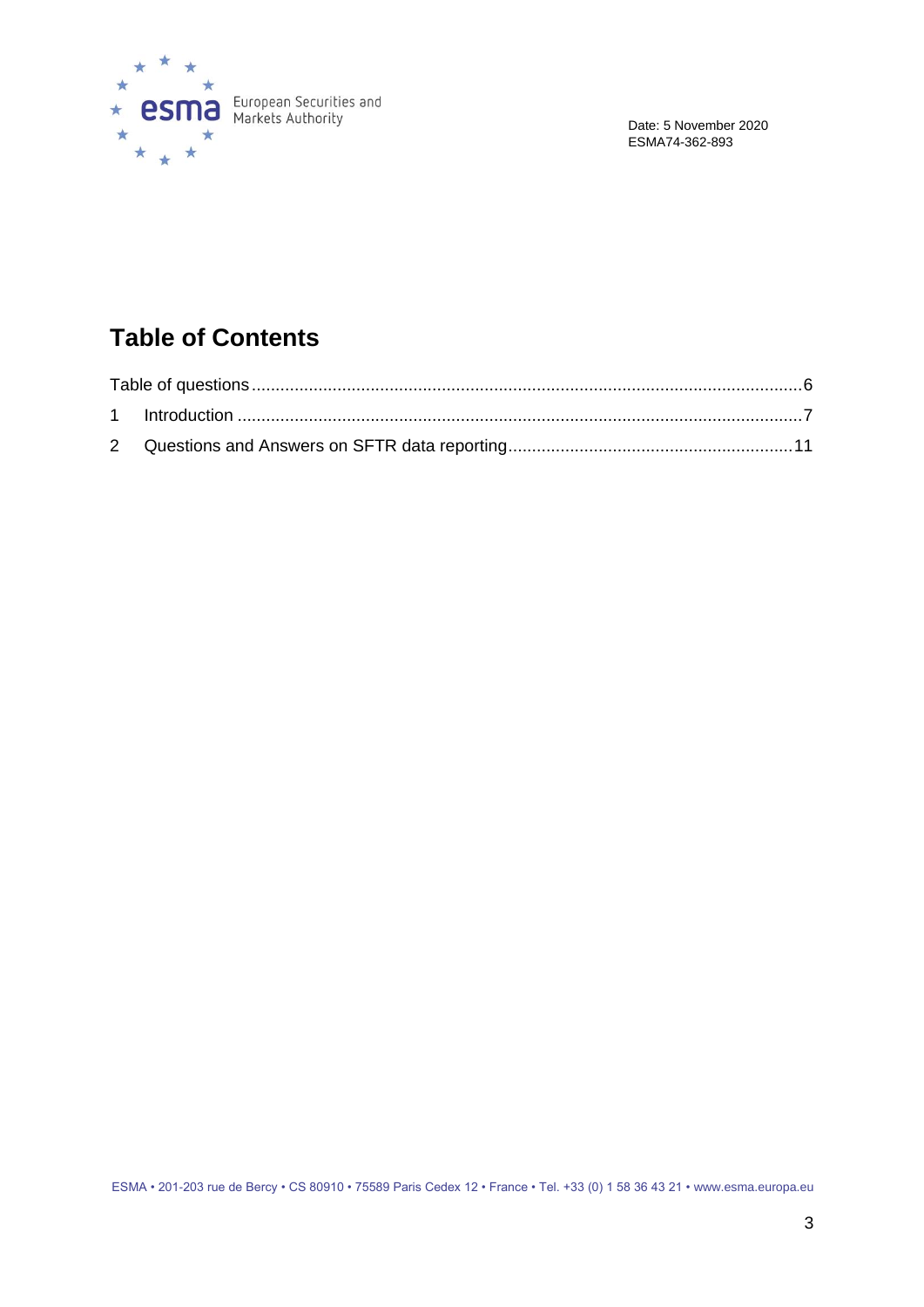

# **Acronyms and definitions used**

| <b>SFTR</b>  | Securities Financing Transactions Regulation - Regulation (EU)<br>2015/2365 of the European Parliament and of the Council of 25<br>November 2015 on transparency of securities financing<br>transactions and of reuse and amending Regulation (EU) No<br>648/2012 |  |  |
|--------------|-------------------------------------------------------------------------------------------------------------------------------------------------------------------------------------------------------------------------------------------------------------------|--|--|
| <b>EMIR</b>  | European Market Infrastructures Regulation - Regulation (EU)<br>648/2012 of the European Parliament and Council on OTC<br>derivatives, central counterparties and trade repositories                                                                              |  |  |
| <b>ESMA</b>  | The European Markets and Securities Authority                                                                                                                                                                                                                     |  |  |
| LEI          | ISO 17442 Legal Entity Identifier                                                                                                                                                                                                                                 |  |  |
| <b>GLEIF</b> | Global Legal Entity Identifier Foundation                                                                                                                                                                                                                         |  |  |
| <b>ITS</b>   | <b>Implementing Technical Standards</b>                                                                                                                                                                                                                           |  |  |
| <b>RTS</b>   | <b>Regulatory Technical Standard</b>                                                                                                                                                                                                                              |  |  |
| MiFID II     | Markets in Financial Instruments Directive (recast) - Directive<br>2014/65/EU of the European Parliament and of the Council                                                                                                                                       |  |  |
| <b>MiFIR</b> | Markets in Financial Instruments Regulation - Regulation<br>600/2014 of the European Parliament and of the Council                                                                                                                                                |  |  |
| <b>NCA</b>   | <b>National Competent Authority</b>                                                                                                                                                                                                                               |  |  |
| Q&A          | Question and answer                                                                                                                                                                                                                                               |  |  |
| <b>RTS</b>   | <b>Regulatory Technical Standards</b>                                                                                                                                                                                                                             |  |  |
| <b>BSB</b>   | Buy-sell back transaction                                                                                                                                                                                                                                         |  |  |
| <b>SBB</b>   | Sell-buy back transaction                                                                                                                                                                                                                                         |  |  |
| ML           | Margin lending                                                                                                                                                                                                                                                    |  |  |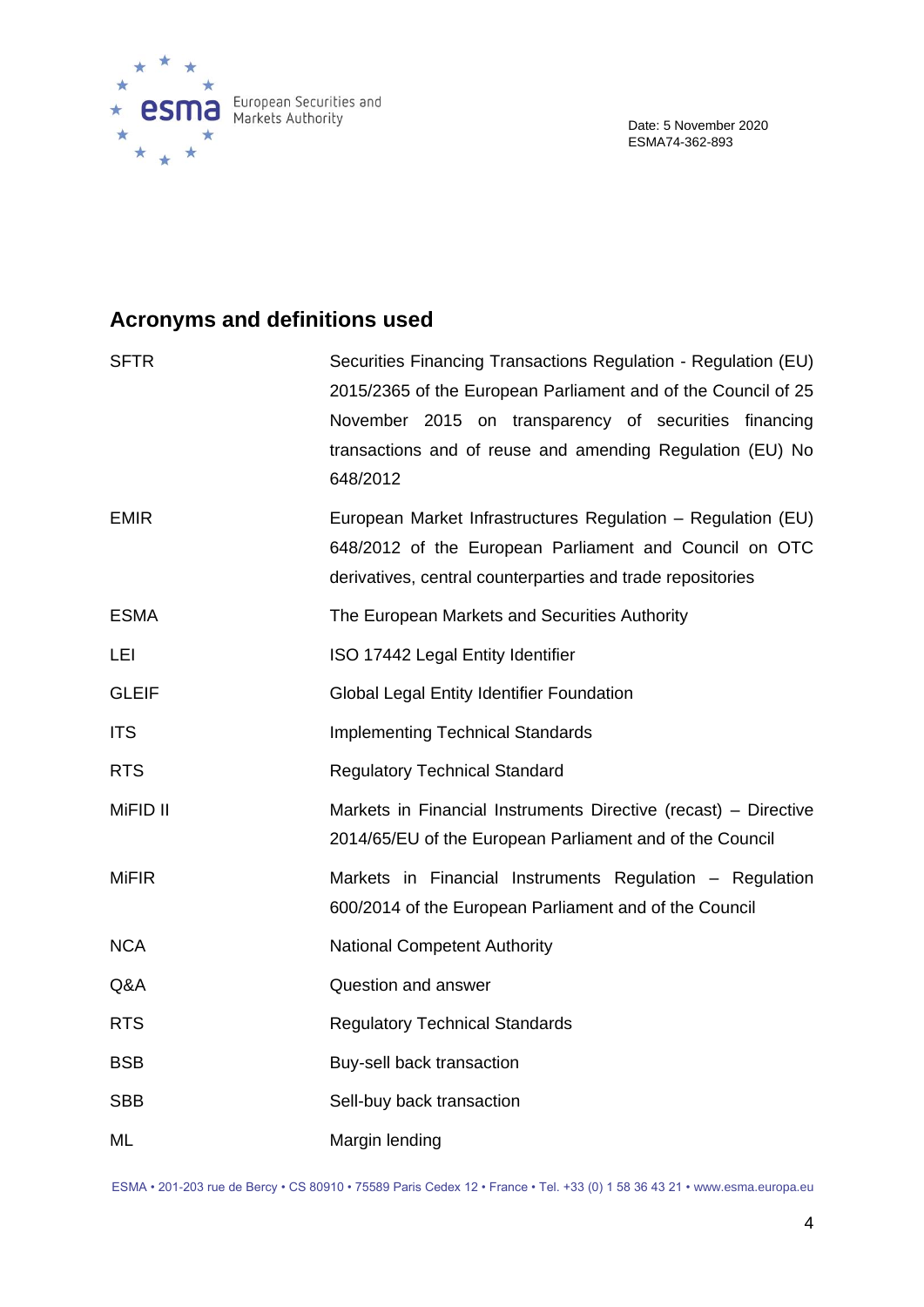

| CFI code    | <b>Classification of Financial Instruments code</b> |  |  |
|-------------|-----------------------------------------------------|--|--|
| <b>CM</b>   | <b>Clearing Member</b>                              |  |  |
| <b>CCP</b>  | <b>Central Counterparty</b>                         |  |  |
| <b>CSD</b>  | <b>Central Securities Depository</b>                |  |  |
| <b>CPMI</b> | Committee on Payments and Market Infrastructures    |  |  |
| <b>DBV</b>  | Delivery By Value                                   |  |  |
| EC          | <b>European Commission</b>                          |  |  |
| <b>ECB</b>  | European Central Bank                               |  |  |
| EEA         | European Economic Area                              |  |  |
| <b>ERR</b>  | <b>Entity Responsible for Reporting</b>             |  |  |
| <b>ESCB</b> | European System of Central Banks                    |  |  |

ESMA • 201-203 rue de Bercy • CS 80910 • 75589 Paris Cedex 12 • France • Tel. +33 (0) 1 58 36 43 21 • www.esma.europa.eu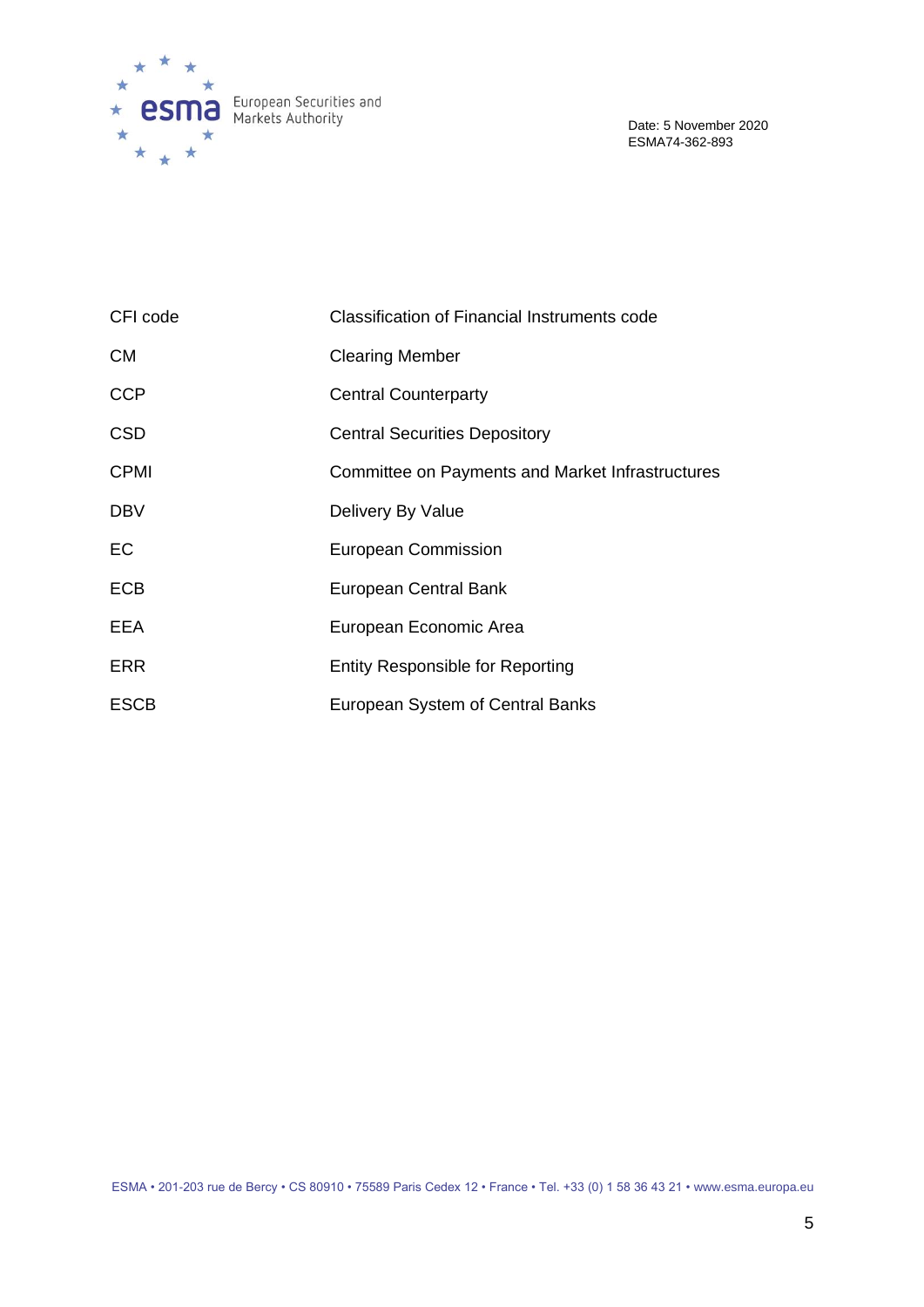

# <span id="page-5-0"></span>**Table of questions**

|                | <b>Topic of the Question</b>                                                                                                                               | Level 1/Level 2 Last Updated<br><b>issue</b> |            |
|----------------|------------------------------------------------------------------------------------------------------------------------------------------------------------|----------------------------------------------|------------|
| 1              | Frequency of reports                                                                                                                                       | <b>SFTR Article 4</b>                        | XX/XX/20XX |
| 2              | Reporting of settlement fails                                                                                                                              | <b>SFTR Article 4</b>                        | XX/XX/20XX |
| 3              | Reporting of<br>initially<br>repos<br>colletaralised<br>on<br>a<br>per<br>transaction<br>basis<br>and<br>subsequently<br>net<br>a<br>on.<br>exposure basis | <b>SFTR Article 4</b>                        | XX/XX/20XX |
| $\overline{4}$ | Reporting of trading venue for<br>cleared and non-cleared SFTs                                                                                             | <b>SFTR Article 4</b>                        | XX/XX/20XX |
| 5              | Reporting of cash collateral for<br>margin lending                                                                                                         | <b>SFTR Article 4</b>                        | XX/XX/20XX |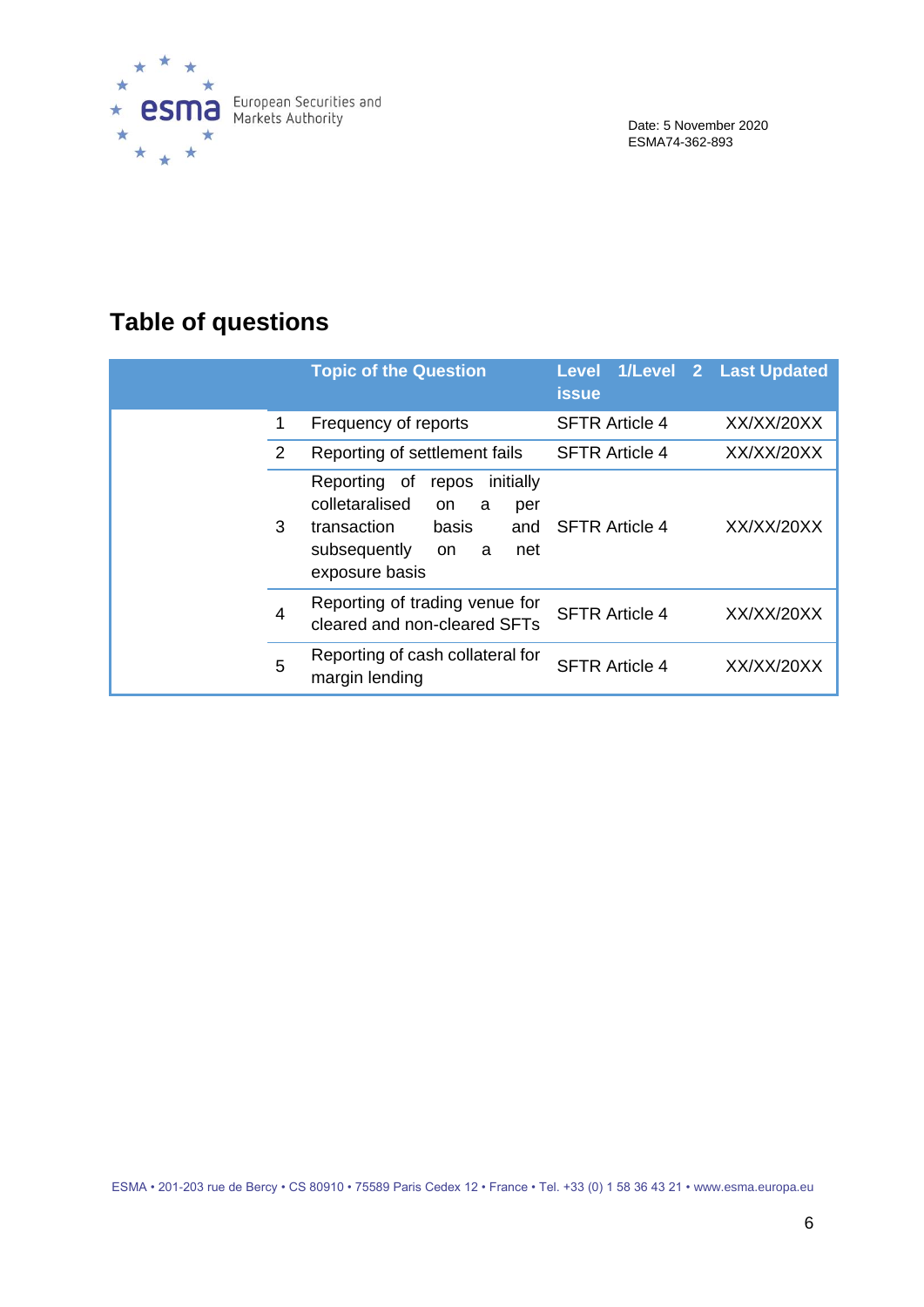

# <span id="page-6-0"></span>**1 Introduction**

# **Background**

The final legislative text of Regulation (EU) No 2015/2365<sup>1</sup> (SFTR) were approved by the European Parliament on 29 October 2015 and by the European Council on 16 November 2015. The two texts were published in the Official Journal on 23 December 2015 and entered into force on the twentieth day following this publication – i.e. 12 January 2016.

Many of the obligations under SFTR needed to be further specified in the regulatory and implementing technical standards developed by the European Securities and Markets Authority (ESMA). These were adopted by the European Commission on 13 December 2018 and were published in the Official Journal on 22 March 2019. The technical standards entered into force on 13 April 2019.

The SFTR framework is made up of the following EU legislation:

- a) Commission Implementing Regulation (EU) 2019/363 of 13 December 2018 laying down implementing technical standards with regard to the format and frequency of reports on the details of securities financing transactions (SFTs) to trade repositories in accordance with Regulation (EU) 2015/2365 of the European Parliament and of the Council and amending Commission Implementing Regulation (EU) No 1247/2012 with regard to the use of reporting codes in the reporting of derivative contracts;
- b) Commission Delegated Regulation (EU) 2019/359 of 13 December 2018 supplementing Regulation (EU) 2015/2365 of the European Parliament and of the Council with regard to regulatory technical standards specifying the details of the application for registration and extension of registration as a trade repository;
- c) Commission Delegated Regulation (EU) 2019/357 of 13 December 2018 supplementing Regulation (EU) 2015/2365 of the European Parliament and of the Council with regard to regulatory technical standards on access to details of securities financing transactions (SFTs) held in trade repositories;
- d) Commission Implementing Regulation (EU) 2019/364 of 13 December 2018 laying down implementing technical standards with regard to the format of applications for

ESMA • 201-203 rue de Bercy • CS 80910 • 75589 Paris Cedex 12 • France • Tel. +33 (0) 1 58 36 43 21 • www.esma.europa.eu <sup>1</sup> Regulation (EU) 2015/2365 of the European Parliament and of the Council of 25 November 2015 on transparency of securities financing transactions and of reuse and amending Regulation (EU) No 648/2012.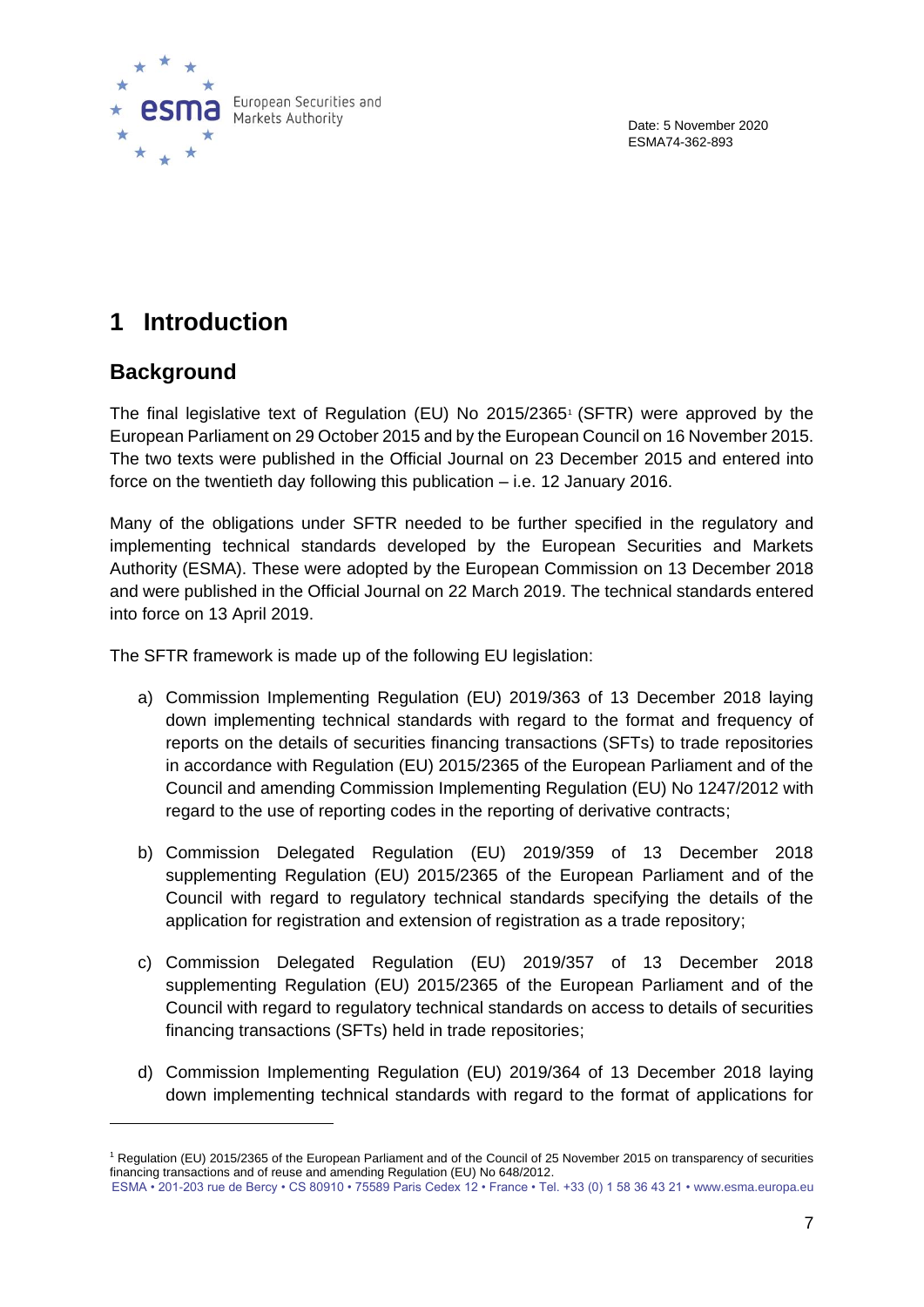

registration and extension of registration of trade repositories in accordance with Regulation (EU) 2015/2365 of the European Parliament and of the Council;

- e) Commission Delegated Regulation (EU) 2019/358 of 13 December 2018 supplementing Regulation (EU) 2015/2365 of the European Parliament and of the Council with regard to regulatory technical standards on the collection, verification, aggregation, comparison and publication of data on securities financing transactions (SFTs) by trade repositories;
- f) Commission Implementing Regulation (EU) 2019/365 of 13 December 2018 laying down implementing technical standards with regard to the procedures and forms for exchange of information on sanctions, measures and investigations in accordance with Regulation (EU) 2015/2365 of the European Parliament and of the Council;
- g) Commission Delegated Regulation (EU) 2019/360 of 13 December 2018 supplementing Regulation (EU) 2015/2365 of the European Parliament and of the Council with regard to fees charged by the European Securities and Markets Authority to trade repositories;
- h) Commission Delegated Regulation (EU) 2019/356 of 13 December 2018 supplementing Regulation (EU) 2015/2365 of the European Parliament and of the Council with regard to regulatory technical standards specifying the details of securities financing transactions (SFTs) to be reported to trade repositories;
- i) Commission Delegated Regulation (EU) 2019/463 of 30 January 2019 amending Regulation (EU) 2015/2365 of the European Parliament and of the Council with regard to the list of exempted entities;

In view of ESMA's statutory role to build a common supervisory culture by promoting common supervisory approaches and practices, ESMA has adopted this Q&As document which relates to the consistent application of the SFTR data reporting obligation. The first version of this document was published on 5 November 2020, subsequent updates will be published on a regular basis. This document is expected to be updated and expanded as and when appropriate.

# **Purpose**

The purpose of this document is to promote common supervisory approaches and practices in the application of SFTR in relation to regulatory data reporting topics. It provides responses to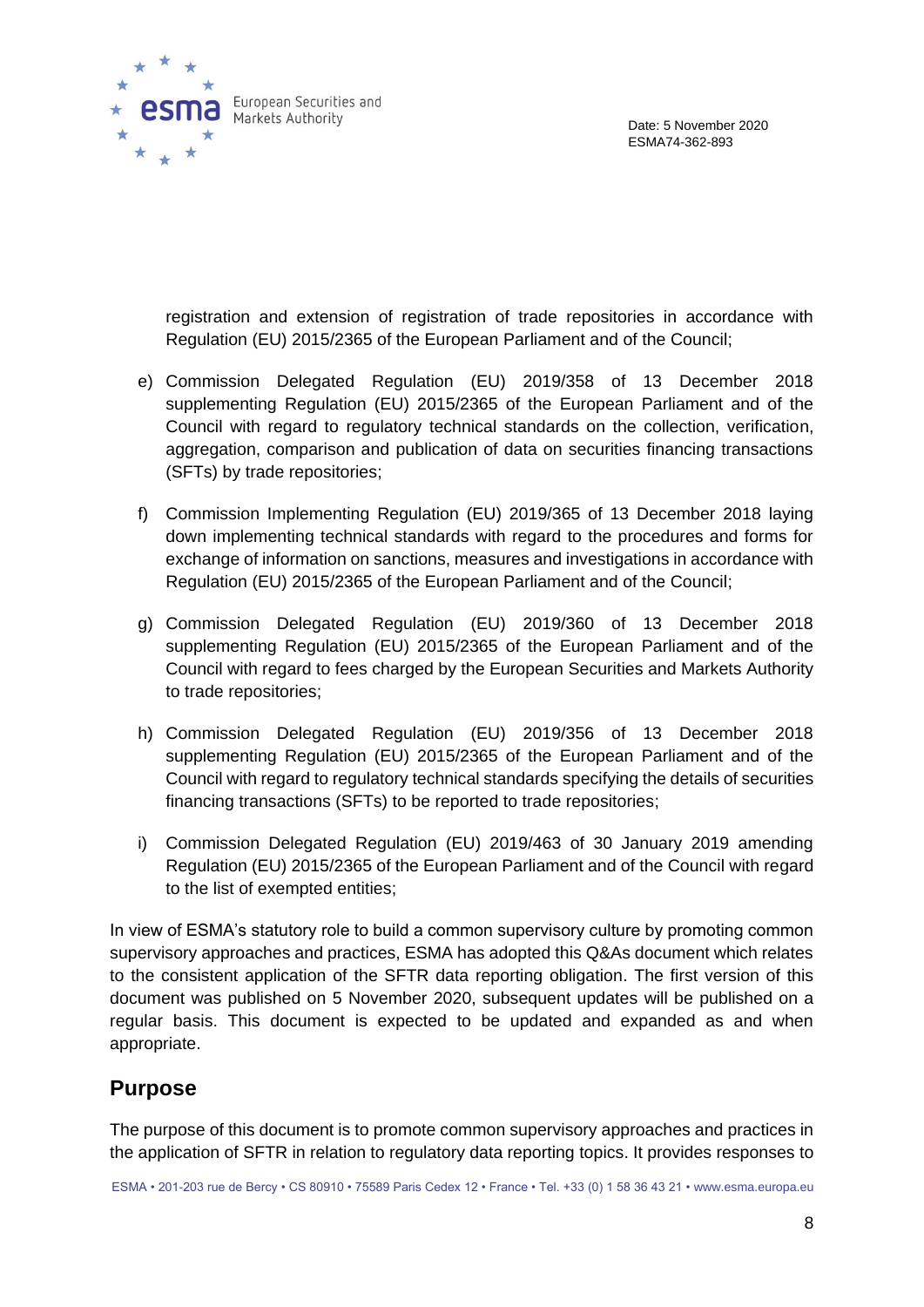

questions posed by the general public, market participants and competent authorities in relation to the practical application of SFTR.

The content of this document is aimed at competent authorities, entities and market infrastructures by providing clarity on the application of the SFTR requirements.

The content of this document is not exhaustive, and it does not constitute new policy.

# **Status**

The question and answer (Q&A) mechanism is a practical convergence tool used to promote common supervisory approaches and practices under Article 16b of the ESMA Regulation<sup>2</sup>.

Due to the nature of Q&As, formal consultation on the draft answers is considered unnecessary. However, even if Q&As are not formally consulted on, ESMA may check them with representatives of ESMA's Securities and Markets Stakeholder Group, the relevant Standing Committees' Consultative Working Group or, where specific expertise is needed, with other external parties.

Where the question received requires interpretation of Union law, ESMA forwards the question to the European Commission. Replies from the Commission will be published on ESMA's website and included in Q&A documents, together with the explicit mention that the answer was provided by the Commission.

ESMA will periodically review these Q&As on a regular basis to update them where required and to identify if, in a certain area, there is a need to convert some of the material into ESMA Guidelines and recommendations. In such cases, the procedures foreseen under Article 16 of the ESMA Regulation will be followed.

# **Questions and answers**

This document is intended to be continually edited and updated as and when new questions are received. The date on which each section was last amended is included for ease of reference.

<sup>&</sup>lt;sup>2</sup> Regulation (EU) No 1095/2010 of the European Parliament and of the Council of 24 November 2010 establishing a European Supervisory Authority (European Securities and Markets Authority), amending Decision No 716/2009/EC and repealing Commission Decision 2009/77/EC Regulation, 15.12.2010, L331/84.

ESMA • 201-203 rue de Bercy • CS 80910 • 75589 Paris Cedex 12 • France • Tel. +33 (0) 1 58 36 43 21 • www.esma.europa.eu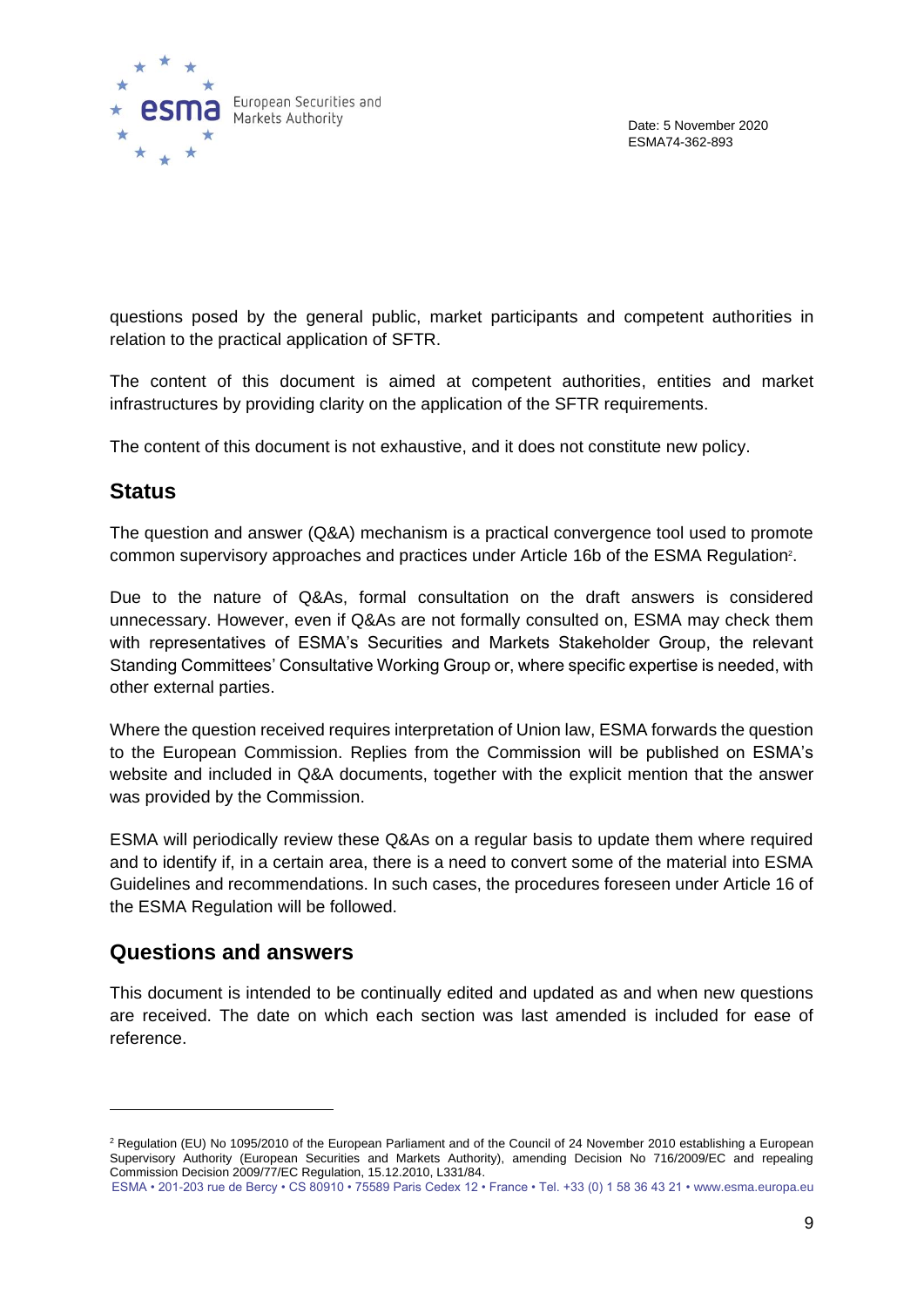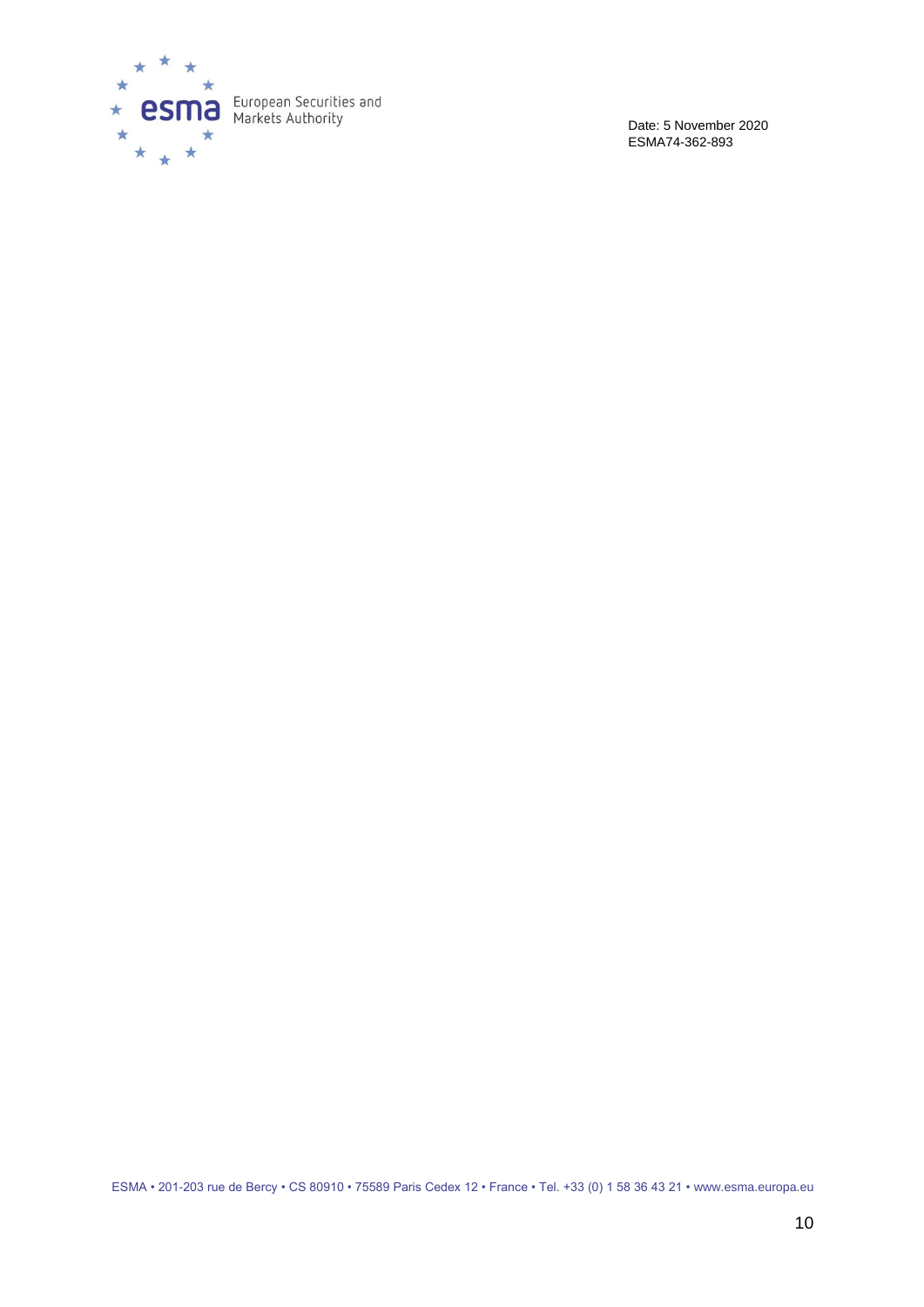

# <span id="page-10-0"></span>**2 Questions and Answers on SFTR data reporting**

**Question 1** [Published on 6 November 2020]

## **Frequency of reports**

- *a) How should a "working day" be defined for the purpose of determining the deadline for reporting?*
- *b) How should the counterparties proceed if they follow different calendars?*
- *c) How should the counterparties proceed if they are located in different time zones?*

# **Answer 1**

a) Counterparties should follow their local time to determine the day on which the transaction was concluded, modified or terminated. Branches of third country counterparties should follow the local time of the Member State from which they operate. The deadline for reporting is the working day following that day. The point in time which serves as a starting point to calculate the reporting deadline is the date of conclusion, modification or termination of the transaction, irrespective of the execution process. Therefore, if a transaction is concluded, modified or terminated on date T, the reference day to start calculating the reporting deadline is T, as opposed to the date on which the counterparties start to exchange electronic information related to the conclusion, modification or termination of the transactions.

The determination of the deadline for reporting in the local time does not affect the way in which the relevant dates and times (such as execution timestamp) are reported to the TRs. The time convention for reporting is defined in the Commission Implementing Regulation (EU) 2019/363 ITS as UTC (Coordinated Universal Time). The GMT (Greenwich Mean Time) was not defined as a time convention as it refers to a time zone and not to a time standard.

- b) As regards to the calendar, counterparties and branches of third country counterparties should follow the relevant calendar of the Member State from which they operate to determine whether a given day is a working day or holiday.
- c) This guidance applies also when the two counterparties (or the branches thereof) to the same SFT follow different calendars and/or are located in different time zones, meaning that each counterparty should follow its own local calendar and use the local time to determine the deadline for reporting.

ESMA • 201-203 rue de Bercy • CS 80910 • 75589 Paris Cedex 12 • France • Tel. +33 (0) 1 58 36 43 21 • www.esma.europa.eu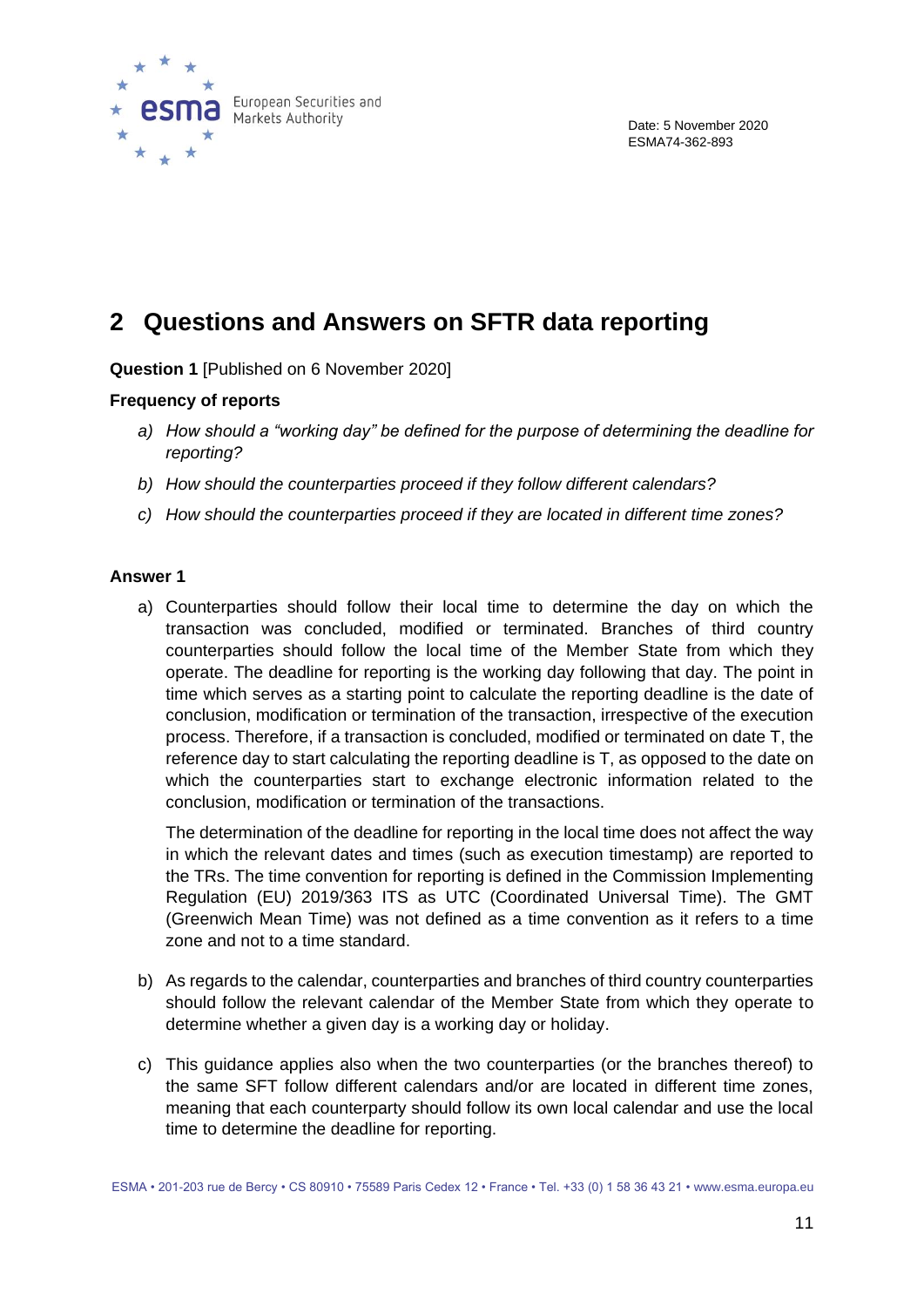

# **Question 2** [Published on 6 November 2020]

# **Reporting of settlement fails**

- *a) When is a settlement fail reportable?*
- *b) How should a settlement fail on the closing leg be reported?*
- *c) By when should a settlement fail be reported?*
- *d) Contractually there is a difference between a settlement failure of the closing leg between securities borrowing and lending transaction and (reverse) repo transactions. Does this mean that the reporting of a settlement fail of the closing leg of a (reverse) repo transaction follows the contractual termination date?*
- *e) How should a settlement fail on the closing leg of a CCP-cleared SFT be reported, where the settlement is on a net basis?*

## **Answer 2**

- a) A temporary settlement failure, that neither results in a termination of the SFT, nor in a modification of any of the reportable characteristics of the SFT, should not be reported as per paragraph 94 of the ESMA SFTR Reporting Guidelines. If the settlement failure results in an amendment to the transaction, then the amendment should be reported accordingly with the action type "MODI" as per paragraph 98 of the ESMA SFTR Reporting Guidelines.
- b) Where on the day following the maturity date the counterparties become aware that the closing leg of the SFT has not been settled, they should send a report with action type "MODI" to amend the maturity date to the next day or other future day on which it is expected to settle, as per paragraph 115 of the ESMA SFTR Reporting Guidelines.
- c) An amendment of the maturity date (S) would be possible only until the day following the maturity date (S+1). As from this date the SFT will no longer be outstanding and it will not be possible to "reopen" it.
- d) The reporting of settlement fails of the closing leg applies to all types of SFTs. Counterparties should apply paragraph 115 of the ESMA SFTR Reporting Guidelines in the broad scope of the reporting obligation under Art 4(1) SFTR, and it cannot be interpreted as covering only the case where the counterparties agree to amend the settlement date. The reporting of the settlement fail of the closing leg of a (reverse) repo transaction should be made by following the actual settlement date, not the contractual termination date.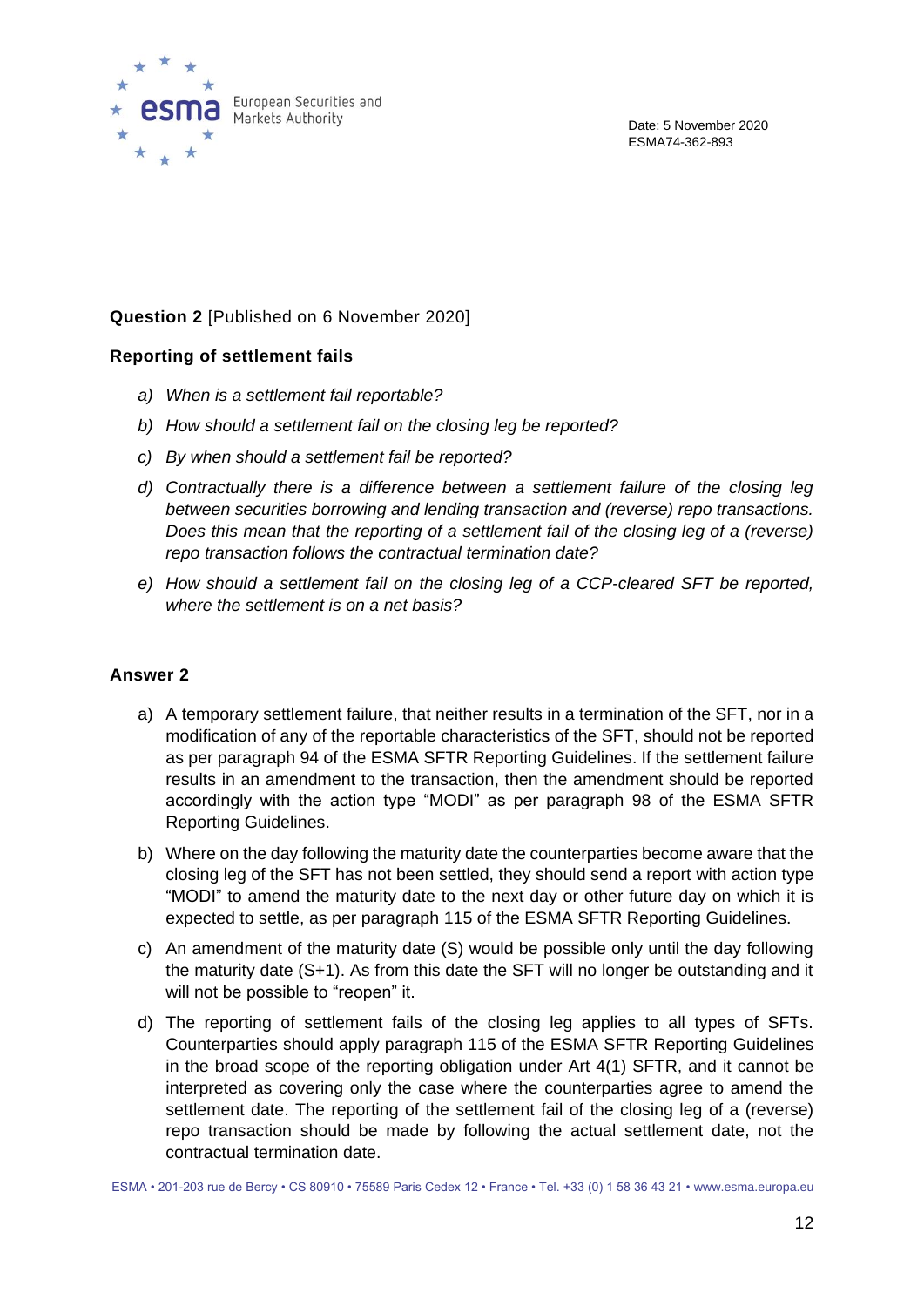

e) The reporting of settlement fails of the closing leg of a CCP-cleared SFT, where the settlement is on a net basis, follows the same treatment as for all other SFTs as per paragraph 115 of the ESMA SFTR Reporting Guidelines to the extent that those settlement fails are attributable to individual SFTs. Settlement fails should only be reported if they can be attributed to individual SFTs.

# **Question 3** [Published on 6 November 2020]

# **Reporting of repos initially collateralised on a transaction basis and subsequently on a net exposure basis**

- *a) How should field 2.73 (Collateralisation of net exposure) be reported for repos initially collateralised on a transaction basis whose variation margin is handled by VM collateral pools?*
- *b) How should the collateral and the VM on a net exposure basis be reported, since the latter cannot be allocated to the transaction?*

## **Answer 3**

- a) If a repo transaction initially collateralised on a transaction basis is also part of VM collateral pools on a net exposure basis, field 2.73 (Collateralisation of net exposure) should be reported as "TRUE" from the onset. Since netting takes place at the level of the master agreement, the transaction is logically part of the netting set. "FALSE" is reserved for repo transactions exclusively collateralised on a transaction basis.
- b) The counterparty should report with action type "COLU" (i) the transaction-based collateral for each UTI and in addition (ii) the net exposure collateral applicable to all the SFTs in the netting set without the UTI.

**Question 4** [Published on 6 November 2020]

#### **Reporting of trading venue for cleared and non-cleared SFTs**

*a) How should the field 2.8 "Trading venue" be reported for SFTs?*